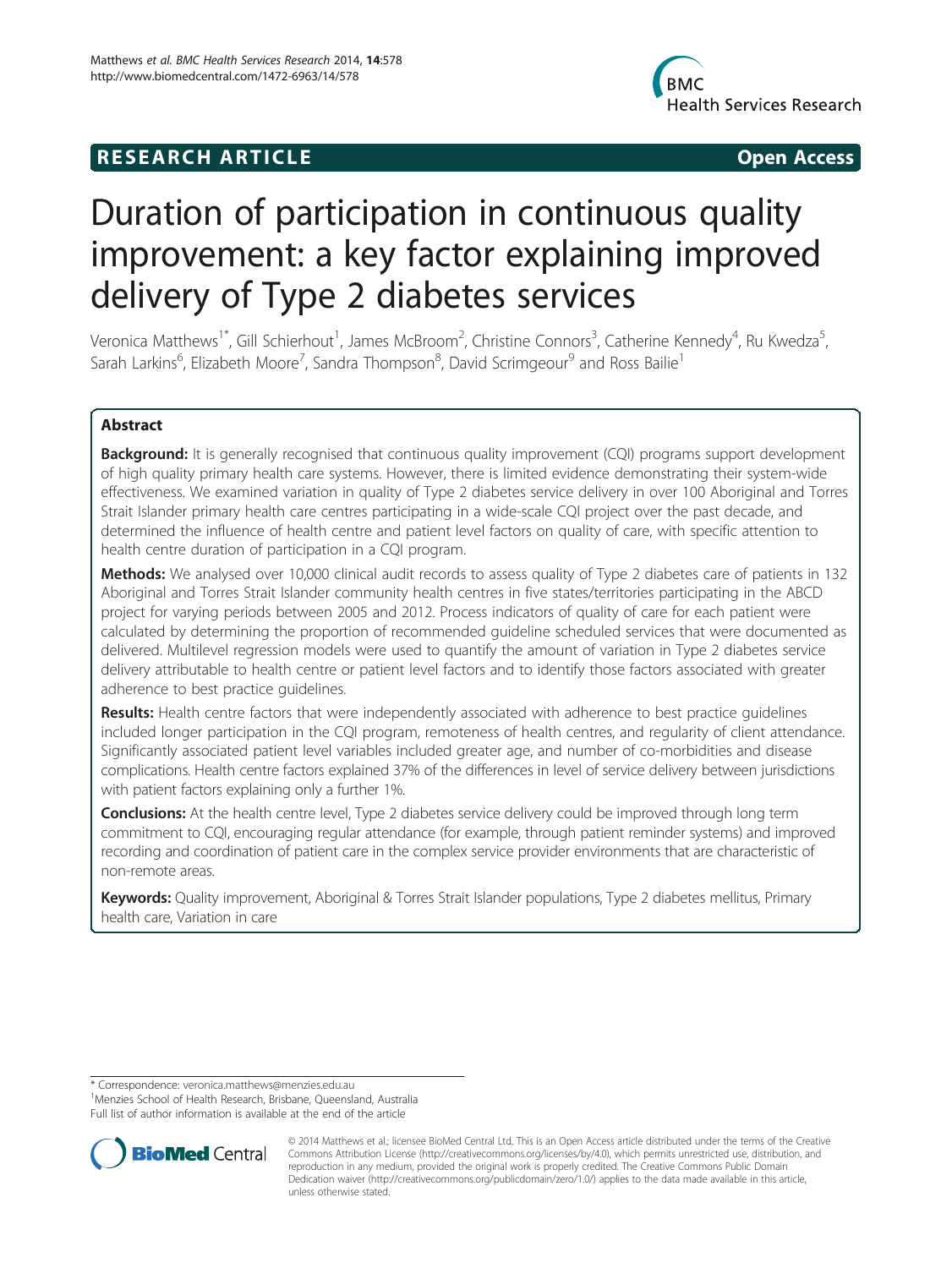# <span id="page-1-0"></span>Background

The international diabetes epidemic is expected to escalate over coming decades placing increasing economic and social pressures on health systems and communities [[1-3](#page-10-0)]. In addition, socio-economic and ethnic inequities have been identified in provision of diabetes care [[4\]](#page-10-0). Social determinants and lack of access to quality primary health care (PHC) services are important contributors to the inequity in health outcomes between Aboriginal and Torres Strait Islander communities and the Australian non-Indigenous population. Over the past decade, there has been a significant increase in prevalence of diabetes in the Aboriginal and Torres Strait Islander population and they are now three times more likely to have diabetes compared to the non-Indigenous Australian population [[5\]](#page-10-0).

Along with targeted prevention strategies, improvements in chronic disease care are necessary to reduce inequity, advance population health outcomes and lessen the burden on health care systems. Evidence indicates that improvements in quality of care and health outcomes can be achieved using integrated care frameworks and multifaceted improvement strategies targeting changes at all levels of the health system [\[6](#page-10-0)-[9](#page-11-0)]. However, the effectiveness of local and large scale quality improvement approaches in health care remains uncertain with published studies showing considerable variation in levels of improvements achieved [\[10,11](#page-11-0)].

# Australian Aboriginal and Torres Strait Islander primary health care setting

There are a number of service sectors providing primary health care to Aboriginal and Torres Strait Islander communities. In recognition of the need for culturally appropriate care, Aboriginal and Torres Strait Islander community-controlled health services were developed over 40 years ago, employing a comprehensive care model with local Aboriginal and Torres Strait Islander participation and control in guiding, planning and delivery of services. The success of the community-controlled sector has led other health care providers to adopt community participatory processes in health service design, including a State and Territory government operated community health centre predominantly servicing an Indigenous community [\[12\]](#page-11-0). Both of these sectors are represented in metropolitan, remote and very remote locations across Australia.

# One21seventy/ABCD CQI program

Over the past decade, a wide scale continuous quality improvement (CQI) program operating in both Aboriginal and Torres Strait Islander community controlled and government centres has included a focus on Type 2 diabetes. The Audit and Best Practice for Chronic Disease (ABCD)

project employs a systems approach to improving PHC delivery utilising evidence-based clinical audit and system assessment tools to enable health centres to assess and reflect on system performance [[13,14](#page-11-0)]. Typically, health centres conduct audits on an annual basis choosing from a suite of tools covering various aspects of PHC (including Type 2 diabetes, chronic kidney disease, coronary heart disease, maternal and child health, preventive health and mental health). A not-for-profit service agency, One21 seventy, develops and maintains evidence-based audit and systems assessment tools, provides online data services for automated reporting, benchmarking and interpretation, and training and site support for conducting audits according to standard protocols. Over 100 health centres using the One21seventy/ABCD tools have voluntarily provided their de-identified audit data to the ABCD National Research Partnership for analysis of variation in PHC service delivery.

The aim of this study is to examine trends in the quality of Type 2 diabetes processes of care over time for participating health centres and identify the influence of regional, health centre, and individual patient level factors on delivery of services scheduled in current guidelines. Specifically, the analysis aimed to explore whether or not health centre duration of participation in the ABCD CQI program was associated with improvements in Type 2 diabetes service delivery.

# **Methods**

#### Study context and design

Table 1 shows completion rates of Type 2 diabetes audits by year of commencement in the project. Coinciding with stepped phases of research and geographical extensions of the project, a large number of health centres joined the program in 2006 (n = 41) and 2011 (n = 40). Participation in annual Type 2 diabetes audits is driven by health centre decision processes based on local priorities. As such, not all health centres completed Type 2

|  | Table 1 Health centre participation in Type 2 diabetes |  |  |
|--|--------------------------------------------------------|--|--|
|  | audits by year of commencement                         |  |  |

| First year of<br>participation | Completed<br>baseline only | Completed<br>$1-2$ cycles | Completed<br>$\geq$ 3 cycles | <b>Total</b> |
|--------------------------------|----------------------------|---------------------------|------------------------------|--------------|
|                                | n (%)                      | n (%)                     | n(%)                         |              |
| 2006                           | 2(5)                       | 11(27)                    | 28 (68)                      | 41           |
| 2007                           | 2(20)                      | 3(30)                     | 5(50)                        | 10           |
| 2008                           | 1(11)                      | 3(33)                     | 5(56)                        | 9            |
| 2009                           | 0(0)                       | 2(22)                     | 7(78)                        | 9            |
| 2010                           | 3(25)                      | 9(75)                     |                              | 12           |
| 2011                           | 13 (33)                    | 27 (68)                   |                              | 40           |
| 2012                           | 11 (100)                   |                           |                              | 11           |
| Total                          | 32 (24)                    | 55 (42)                   | 45 (34)                      | 132          |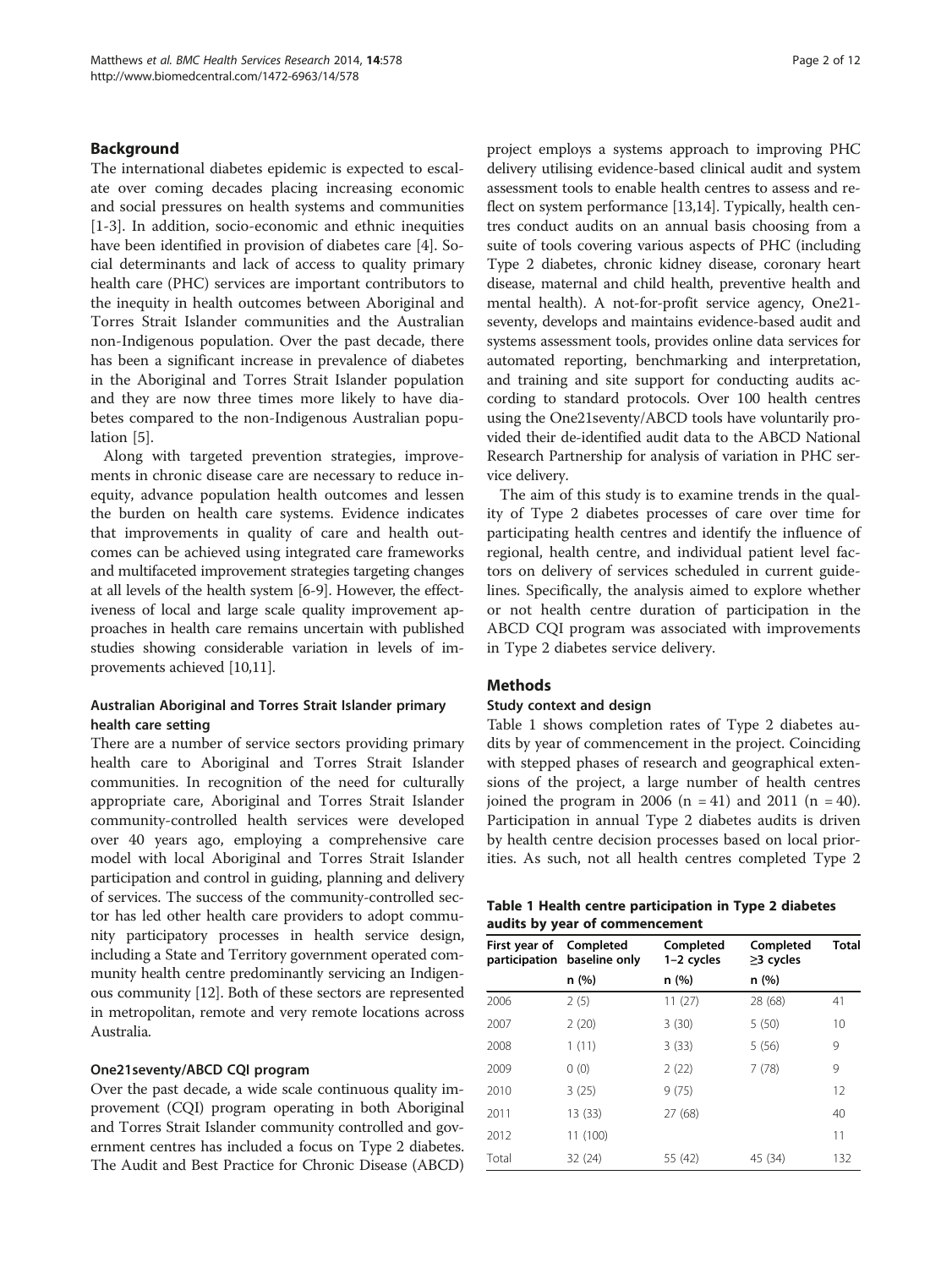diabetes audits in consecutive years and CQI activity may have focussed on other clinical areas in-between diabetes audit cycles. This retrospective longitudinal study used Type 2 diabetes audit data to examine changes in quality of care over time and explore factors underlying variation in care delivery.

# Data collection

Clinical audit records from 132 Aboriginal and Torres Strait Islander community health centres in five states/ territories participating in the ABCD project between 2005 and 2012 were analysed to assess quality of Type 2 diabetes care of patients. Clinical audits are generally completed by health centre staff trained in the use of One21seventy/ABCD tools and supported by quality improvement facilitators and/or One21seventy staff. The Type 2 diabetes audit tool was developed by an expert working group, with participation of chronic illness experts and health service staff from a number of jurisdictions across Australia. The tool is designed to enable services to assess their actual practice against best practice standards, and is accompanied by a protocol that includes reference to the guidelines that form the basis of the tool. Inter-rater validation tests were carried out as part of pilot testing. One21seventy/ABCD tools and protocols are regularly reviewed by expert reference groups to ensure continued alignment with best practice standards. Audit data are collected manually by health centres and directly entered into the One21seventy online database system.

The criteria for inclusion in a Type 2 diabetes audit includes patients who: have a diagnosis of Type 2 diabetes; are aged 16 years or older; and have lived within community for six months or more in the last year. Where the eligible population is 30 or less, the audit protocol recommends that all eligible records at that health centre are audited. For 30 or more eligible clients, the protocol recommends and provides guidance for health centres to draw a sufficient number of records to achieve a precision of 90% or 95% confidence of the sample representing the population [[15](#page-11-0)]. This sampling approach resulted in a total sample of 10,674 records available for analysis in this study.

Ethics approval was obtained from research ethics committees in each jurisdiction (Human Research Ethics Committee of the Northern Territory Department of Health and Menzies School of Health Research (HREC-EC00153); Central Australian Human Research Ethics Committee (HREC-12-53); New South Wales Greater Western Area Health Service Human Research Committee (HREC/11/GWAHS/23); Queensland Human Research Ethics Committee Darling Downs Health Services District (HREC/11/QTDD/47); South Australian Aboriginal Health Research Ethics Committee (04-10-319); Curtin University Human Research Ethics Committee (HR140/2008); Western Australian Country Health Services Research Ethics Committee (2011/27); Western Australia Aboriginal Health Information and Ethics Committee (111-8/05); University of Western Australia Human Research Ethics Committee (RA/4/1/5051)).

# Data analysis

To assess Type 2 diabetes service delivery, the study measured 15 items from best practice guidelines used across the states and territories. The service items included laboratory investigations (albumin creatinine ratio, estimated glomerular filtration rate, full lipid profile and glycosylated haemoglobin), physical checks (weight, waist circumference, body mass index, blood pressure, visual acuity, dilated eye check, foot check) and counselling for certain risk factors (nutrition, physical activity, tobacco and alcohol use). Process of care performance for each patient was calculated by determining the proportion of services received out of the 15 scheduled services. A mean adherence to delivery of Type 2 diabetes services in a given health centre represented an overall performance score for the health centre in a given audit cycle. Each aggregate score was converted into a binary outcome variable that categorised 'higher' performance as being within the top quartile of delivery across all health centres measured at baseline (greater than 76% service delivery). Health centre characteristics included length of participation in ABCD CQI, regularity of client attendance, size of service population, governance (community-controlled or government operated) and location based on the Australian Standard Geographical Classification (AGSC) system (very remote, remote or nonremote). For statistical analysis, rates of patient attendance were calculated based on the proportion of patients that did not attend in the previous six months prior to audit. A binary outcome variable was created that categorised a health centre as having 'lower regular attendance' if more than 3% of patients did not attend within the previous six months.

Patient level characteristics (sex, age, Indigenous status) were extracted from clinical records. Documented chronic health conditions (diabetes, hypertension, chronic heart disease and chronic kidney disease) were recorded as present or absent and co-morbidities were calculated by summing the recorded presence of each condition. Similarly, documented complications (retinopathy, neuropathy, foot ulcers and amputations) were recorded as present or absent and number of complications was calculated per individual.

Multilevel mixed effects logistic regression models were used to quantify the variation in Type 2 diabetes service delivery attributable to health centre or patient level factors, allowing for the hierarchical structure of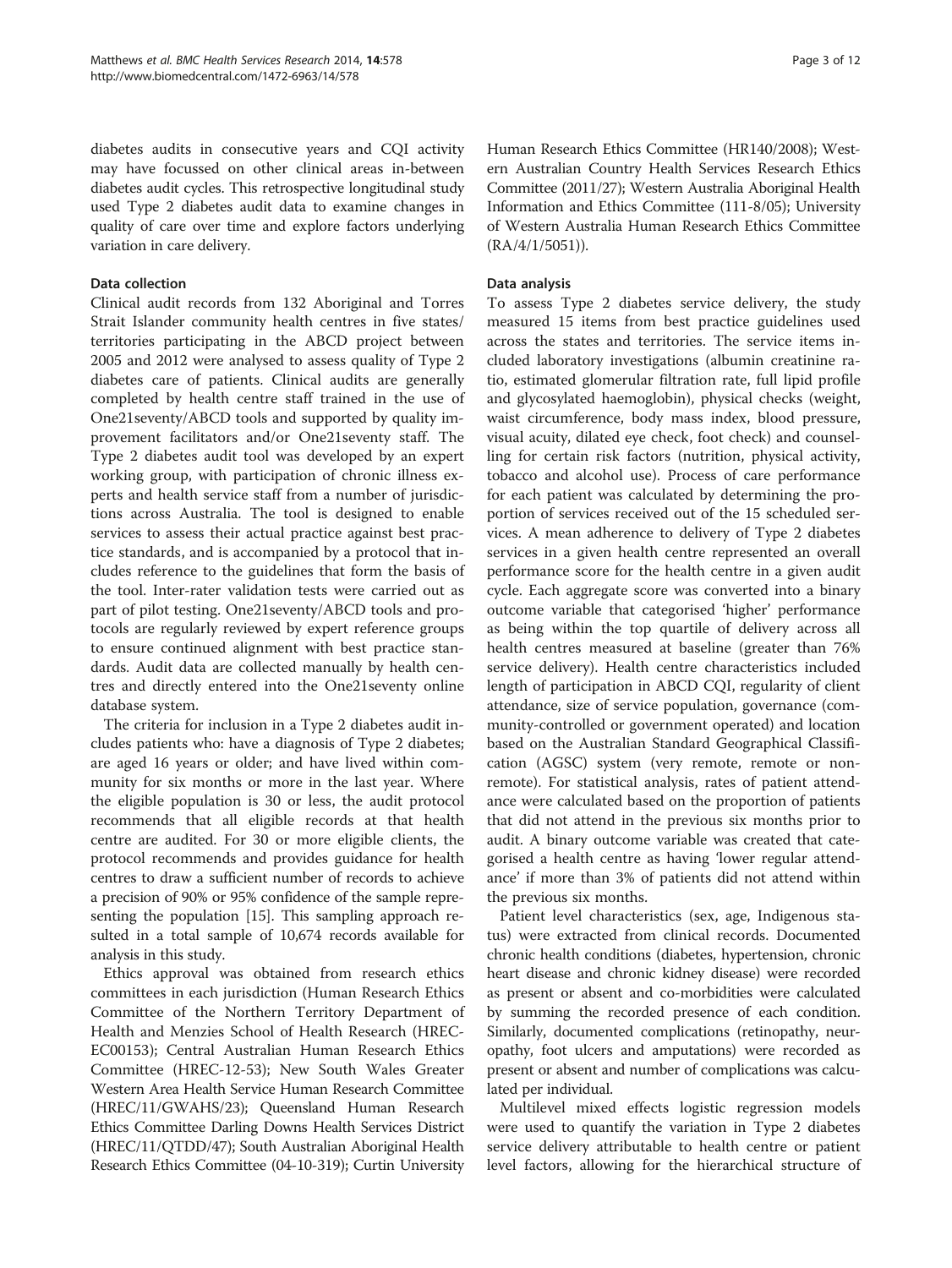the data (patients nested within health centres nested within jurisdictions). Crude odds ratios were calculated to measure the unadjusted association between the outcome and predictor variables. Non-significant variables were excluded from further analysis. Potential interactions were checked for significance. We adopted a stepwise modelling strategy starting with Model A that included the audit year variable only to test the influence of jurisdictions and health centres on Type 2 diabetes processes over time. Significant health centre (Model B) and then patient level variables (Model C) from the unadjusted analysis were introduced into the empty model. Predicted means and 95% confidence intervals were obtained from the regression analyses to rank jurisdictions and health centres according to their probability of providing a higher proportion of services compared to the overall mean probability (log odds scale).

The reduction in variance due to the stepwise introduction of the different variables in the models was determined by the proportional change in variance (PCV) at different levels. The PCV provides an estimate of the extent to which health centre or patient level factors

may explain individual differences in propensity for better health care delivery [\[16\]](#page-11-0). Median odds ratios (MORs) were calculated to help interpret variance in the odds ratio scale. The MOR is the increased (median) probability of receiving 'a high proportion of' recommended care processes if a patient was to change health centre or jurisdiction [[16](#page-11-0),[17](#page-11-0)]. If the MOR was equal to 1, there would be no difference between jurisdictions/health centres. If there were important differences between jurisdictions/ health centres, the MOR would be large. The accuracy of the variance estimates was evaluated by their standard error (SE). A p-value ≥0.05 was considered nonsignificant. Statistical analyses were conducted with STATA software, V.13.

# Results

Of the 132 participating health centres, 79% were located in very remote or remote areas, 44% had a service population of 500 or fewer, and 73% were government operated (Table 2). In all jurisdictions, on average, approximately 90% of clients audited attended the health centre within the previous six months. By location, there

| Table 2 Characteristics of health centres and patients with Type 2 diabetes by jurisdiction (number & (%)) |  |  |  |  |  |  |  |  |  |
|------------------------------------------------------------------------------------------------------------|--|--|--|--|--|--|--|--|--|
|------------------------------------------------------------------------------------------------------------|--|--|--|--|--|--|--|--|--|

|                                                                           |                      | <b>Far West New</b><br><b>South Wales</b> | Northern<br><b>Territory</b> | Oueensland | South<br><b>Australia</b> | Western<br><b>Australia</b> | <b>Total</b> |
|---------------------------------------------------------------------------|----------------------|-------------------------------------------|------------------------------|------------|---------------------------|-----------------------------|--------------|
| Total number health centres                                               |                      | 6                                         | 62                           | 44         | 6                         | 14                          | 132          |
| Location                                                                  | Very remote          | 2(33)                                     | 51 (82)                      | 29 (66)    | 2(33)                     | 5(36)                       | 89 (67)      |
|                                                                           | Remote               | 1(17)                                     | 9(15)                        | 4(9)       | $\mathbf 0$               | 2(14)                       | 16(12)       |
|                                                                           | Non-remote           | 3(50)                                     | 2(3)                         | 11(25)     | 4(67)                     | 7(50)                       | 27(20)       |
| Governance                                                                | Government           | $\circ$                                   | 44 (71)                      | 44 (100)   | 3(50)                     | 6(43)                       | 97(73)       |
|                                                                           | Community-controlled | 6(100)                                    | 18 (29)                      | $\circ$    | 3(50)                     | 8(57)                       | 35(27)       |
| <b>Service Population</b>                                                 | $\leq$ 500           | 2(33)                                     | 35(56)                       | 18(41)     | 1(17)                     | 2(14)                       | 58 (44)      |
|                                                                           | 501-999              | 1(17)                                     | 12(19)                       | 11(25)     | 2(33)                     | 0                           | 26 (20)      |
|                                                                           | $\geq 1000$          | 3(50)                                     | 15(24)                       | 15(34)     | 3(50)                     | 12 (86)                     | 48 (36)      |
| Mean % (and range) clients that did not attend in last 6 months 21 (3-47) |                      |                                           | $4(0-22)$                    | $12(0-45)$ | 25 (12-49) 17 (0-50)      |                             | $10(0-50)$   |
| Duration of participation in ABCD CQI                                     | $<$ 1 year           | $\mathbf{0}$                              | 14(23)                       | 12(27)     | 2(33)                     | 4(29)                       | 32(24)       |
|                                                                           | 1-2 years            | $\mathbf 0$                               | 26(42)                       | 19(43)     | 4(67)                     | 6(43)                       | 55 (42)      |
|                                                                           | >3 years             | 6(100)                                    | 22(35)                       | 13 (30)    | $\mathbf{0}$              | 4(29)                       | 45 (34)      |
| Number of patient records audited                                         |                      | 936                                       | 4849                         | 3407       | 333                       | 1149                        | 10674        |
| Age (years) mean & (range)                                                |                      | 57 (19-94)                                | 50 (15-91)                   | 54 (15-97) | $52(16-86)$               | 52 (17-88)                  | $52(15-97)$  |
| Gender                                                                    | Male                 | 441 (47)                                  | 1925 (40)                    | 1587 (47)  | 136(41)                   | 472 (41)                    | 4561 (43)    |
|                                                                           | Female               | 495 (53)                                  | 2924 (60)                    | 1820 (53)  | 197 (59)                  | 677 (59)                    | 6113 (57)    |
| Indigenous status                                                         | Indigenous           | 514 (55)                                  | 4684 (97)                    | 2347 (69)  | 313 (94)                  | 1071 (93)                   | 8929 (84)    |
|                                                                           | Non-indigenous       | 384 (41)                                  | 127(3)                       | 591 (17)   | 20(6)                     | 56(5)                       | 1178(11)     |
|                                                                           | Not recorded         | 38(4)                                     | 38(1)                        | 469 (14)   | $\mathbf 0$               | 22(2)                       | 567(5)       |
| Two or more co-morbidities                                                |                      | 770 (82)                                  | 3570 (74)                    | 2326 (68)  | 210(63)                   | 677 (59)                    | 7553 (71)    |
| <b>Complications</b>                                                      | No complications     | 781 (83)                                  | 4185 (86)                    | 2832 (83)  | 302 (91)                  | 1000 (87)                   | 9100 (85)    |
|                                                                           | 1-2 complications    | 148 (16)                                  | 613(13)                      | 510 (15)   | 27(8)                     | 134 (12)                    | 1432 (13)    |
|                                                                           | >2 complications     | 7(1)                                      | 51(1)                        | 65(2)      | 4(1)                      | 15(1)                       | 142(1)       |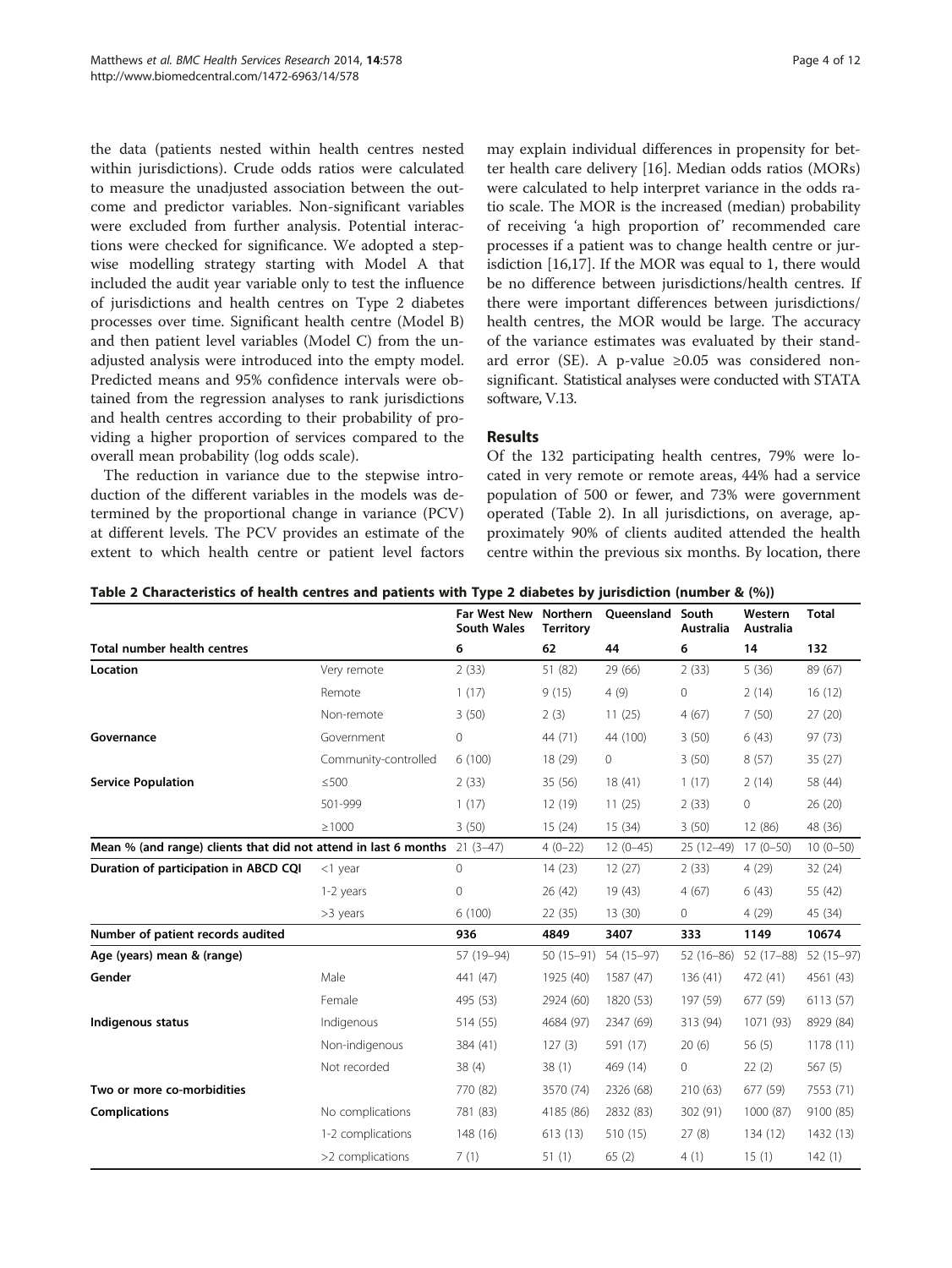<span id="page-4-0"></span>Table 3 Percentage of clients that did not attend the health centre within the last six months by location

|                | Numher  | Percent clients that did not attend in the last<br>of health six months |     |     |     |  |  |  |
|----------------|---------|-------------------------------------------------------------------------|-----|-----|-----|--|--|--|
| Location       | centres | Mean                                                                    | SE  | Min | Max |  |  |  |
| Non-remote 27  |         | 25                                                                      | 276 |     |     |  |  |  |
| Remote         | 16      | 11                                                                      | 230 | 2   | 36  |  |  |  |
| Very Remote 89 |         |                                                                         | 060 |     | 77  |  |  |  |

was a higher mean percentage of clients not attending within the previous six months in non-remote areas (25%) compared to remote (11%) and very remote areas (5%; Table 3). The mean age of patients was 52 years and 57% were female. Over 90% of records from the Northern Territory, Western Australia and South Australia were for Aboriginal or Torres Strait Islander people, compared to 69% in Queensland and 55% in Far West New South Wales health centres. Around 71% of patients had co-morbidities and 14% had one or more diabetes complications. These occurred more commonly in older patients (Table 4).

Of all health services participating in the study around one third (34%) completed three or more cycles, 42% completed one to two cycles and 24% completed baseline audit only. This does not reflect attrition of health services, as some services commenced participation at differing time periods (Table [5\)](#page-5-0). Of those health centres only completing baseline audits, 75% commenced ABCD CQI participation in 2011 or 2012 (Table [1](#page-1-0)).

The distribution of remoteness of centres did not differ markedly by duration of participation in CQI, for example, 66%, 62% and 76% of health centres completing baseline, 1–2 audit cycles and 3 or more audit cycles respectively were from very remote areas. The distribution of health centres by governance showed that 47% of health centres that completed 3 or more cycles were community-controlled organisations and there was also an equal distribution of health centres by service population size that completed 3 or more cycles (Table [5](#page-5-0)).

Wide variation in delivery of Type 2 diabetes services was evident across all health centres within an audit year and over time (Figure [1a](#page-5-0)). However, for those health centres that completed at least three audit cycles  $(n = 45)$ there was a trend of decreasing variation across successive cycles of CQI (Figure [1b](#page-5-0)). There were large improvements in service delivery in lower performing health centres from less than 20% in early cycles to 40-50% in later cycles (Figure [1](#page-5-0)b).

In explaining this variation, the unadjusted logistic regression analysis showed that duration of participation in the ABCD CQI program, remoteness, regularity of patient attendance, patient age, level of co-morbidity and number of disease complications, were significantly associated with improved Type 2 diabetes service delivery (Table [6](#page-6-0)). Remoteness of health centres showed the strongest association with very remote and remote centres having 4.57 (95% CI 2.61-8.01) and 2.55 (95% CI 1.22-5.35) times the odds of being in the top quartile of Type 2 diabetes service delivery compared to non-remote centres. We tested the interaction between remoteness and duration of CQI participation and found significant improvement in service delivery with length of participation irrespective of health centre location. There was, however, a gradient of increasing odds of improvement from non-remote, to remote and very remote centres. The odds of receiving top quartile service delivery also increased with increasing age, co-morbidity and disease severity. Considering the likelihood of a correlation between patient age and disease status, we tested and found a significant interaction between these variables. All interaction terms were incorporated into the final adjusted model as shown in Table [7.](#page-7-0)

There was a significant effect of time, with a steady increase in the odds of health centres being within the top quartile of Type 2 diabetes service delivery from baseline to 2012. Health centres had approximately three times greater odds of top quartile performance in 2012 compared to 2005/2006 (95% CI 2.37-3.53) (Table [7](#page-7-0), Model A). The effect of time diminished after adjusting for health centre and patient level factors (Table [7](#page-7-0), Models B and C).

The PCV in Model B (Table [7](#page-7-0)) shows that the addition of health centre factors explained 37% of the variation across jurisdictions and health centres. The longer the duration of participation in the ABCD CQI program, the

Table 4 Clients with co-morbidities and disease complications by age group

| One condition | >2 conditions | None                                    | $1 - 2$   | >2      | <b>Total</b>                    |
|---------------|---------------|-----------------------------------------|-----------|---------|---------------------------------|
| n(%)          | n(%)          | n(%)                                    | n(%)      | n(%)    |                                 |
| 115(65)       | 63 (35)       | 168 (94)                                | 7(4)      | 3(2)    | 178                             |
| 716 (39)      | 1114 (61)     | 1693 (93)                               | 110(6)    | 27(1)   | 1830                            |
| 1246 (29)     | 3035 (70)     | 3680 (85)                               | 449 (10)  | 152 (4) | 4281                            |
| 1044(24)      | 3341 (76)     | 3559 (81)                               | 602(14)   | 224(5)  | 4385                            |
| 3121 (29)     | 7553 (71)     | 9100 (85)                               | 1168 (11) | 406(4)  | 10674                           |
|               |               | Number of chronic conditions documented |           |         | Number of disease complications |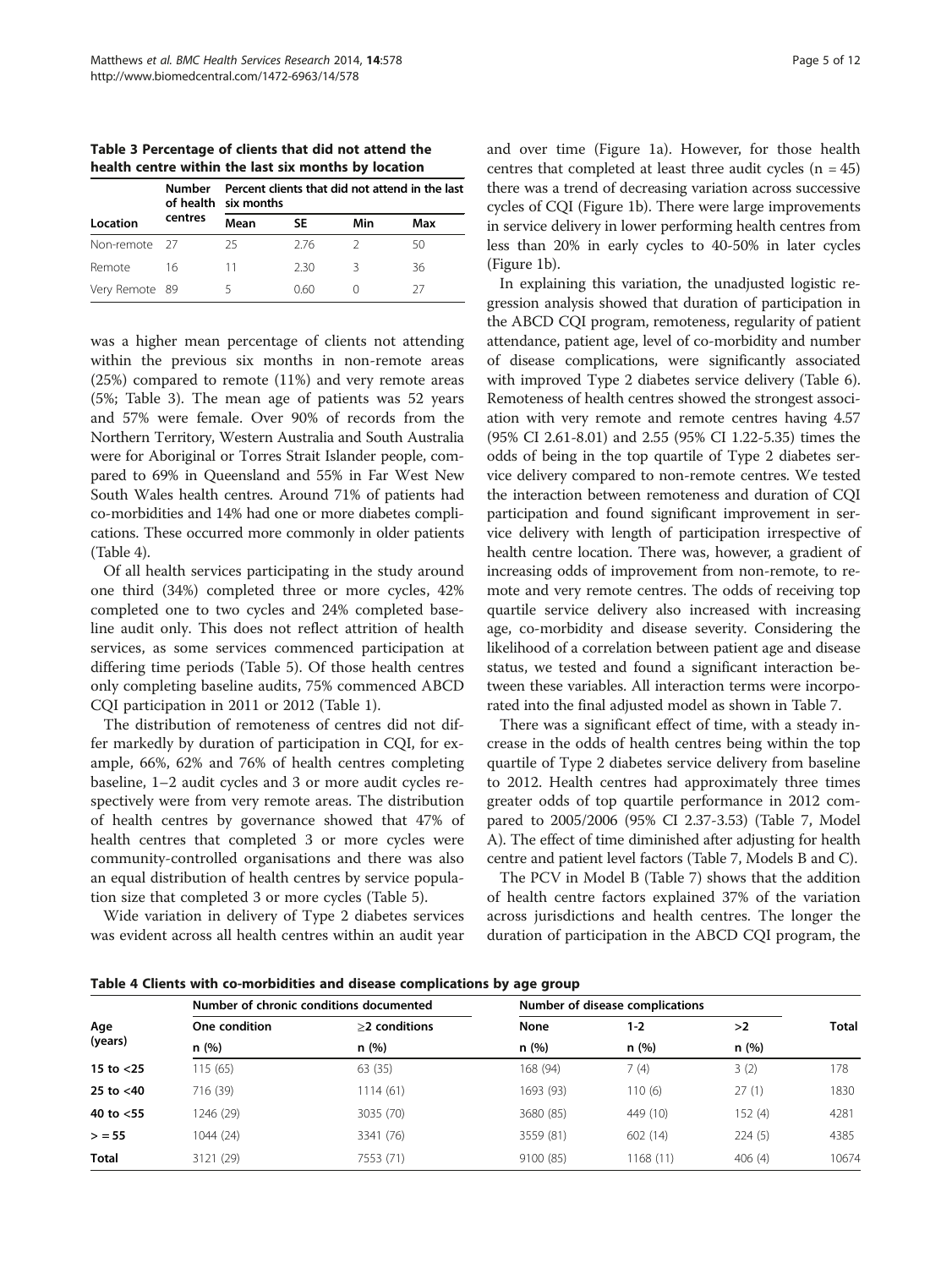|                   |                      | <b>Completed Baseline only</b> | Completed 1-2 cycles | Completed $> =3$ cycles | <b>Total</b> |
|-------------------|----------------------|--------------------------------|----------------------|-------------------------|--------------|
|                   |                      | n(%)                           | n(%)                 | n(%)                    | n (%)        |
| <b>Remoteness</b> | Non-Remote           | 6(19)                          | 16 (29)              | 5(11)                   | 27(20)       |
|                   | Remote               | 5(16)                          | 5(9)                 | 6(13)                   | 16(12)       |
|                   | <b>Very Remote</b>   | 21 (66)                        | 34 (62)              | 34 (76)                 | 89 (67)      |
|                   | Total                | 32 (100)                       | 55 (100)             | 45 (100)                | 132 (100)    |
| Governance        | Community-controlled | 7(22)                          | 7(13)                | 21(47)                  | 35(27)       |
|                   | Government           | 25 (78)                        | 48 (87)              | 24 (53)                 | 97(73)       |
|                   | <b>Total</b>         | 32 (100)                       | 55 (100)             | 45 (100)                | 132 (100)    |
| Population        | $\leq$ =500          | 16(50)                         | 28 (51)              | 14(31)                  | 58 (44)      |
|                   | 501-999              | 2(6)                           | 11(20)               | 13 (29)                 | 26(20)       |
|                   | > 1000               | 14 (44)                        | 16(29)               | 18 (40)                 | 48 (36)      |
|                   | <b>Total</b>         | 32 (100)                       | 55 (100)             | 45 (100)                | 132 (100)    |

<span id="page-5-0"></span>

| Table 5 Duration of CQI participation by health centre characteristic |  |  |  |
|-----------------------------------------------------------------------|--|--|--|
|-----------------------------------------------------------------------|--|--|--|

greater the odds of being within the top quartile of service delivery, particularly for health centres in remote and very remote locations (remote:1–2 cycles OR = 2.92, 95% CI 1.36-6.24; ≥3 cycles OR = 3.14, 95% CI 1.37-7.18; very remote: 1–2 cycles OR = 4.03, 95% CI 2.27-7.16; ≥3 cycles OR = 4.72, 95% CI 2.47-9.02). Health centres with a higher proportion of patients that attended within the previous six months also had better odds of being within the top quartile  $(OR = 1.40; 95\% \text{ CI } 1.22-1.60)$ . The addition of patient level factors in Model C had a modest effect, accounting for a further 1% of the variation in service delivery across health centres and jurisdictions. In most age groups, patients with co-morbidities and disease complications had greater odds of receiving higher level care than those without these conditions.

The variation in the odds of top quartile delivery was reduced between jurisdictions and health centres after

accounting for health centre and patient variables from  $MOR_{STATE\textrm{-}HC} = 4.68$  (Model A; Table [7](#page-7-0)) to  $MOR_{STATE\textrm{-}HC} =$ 3.38 (Model C; Table [7](#page-7-0)). Changes in predicted odds for top quartile service delivery after adjusting for time and health centre and patient factors are shown in Figures [2](#page-8-0) and [3](#page-9-0) respectively. The highest performing outlier after adjusting for health centre and patient characteristics (Figure [3](#page-9-0)b) is a centre from a non-remote area that had completed one ABCD CQI Type 2 diabetes audit cycle since it joined in 2010. This health centre is renowned for its clinical leadership and model of care suited to the local Aboriginal and Torres Strait Islander population; factors which are not accounted for in this current analysis.

# **Discussion**

There were improvements over time in the level of Type 2 diabetes care across the diverse range of Aboriginal and

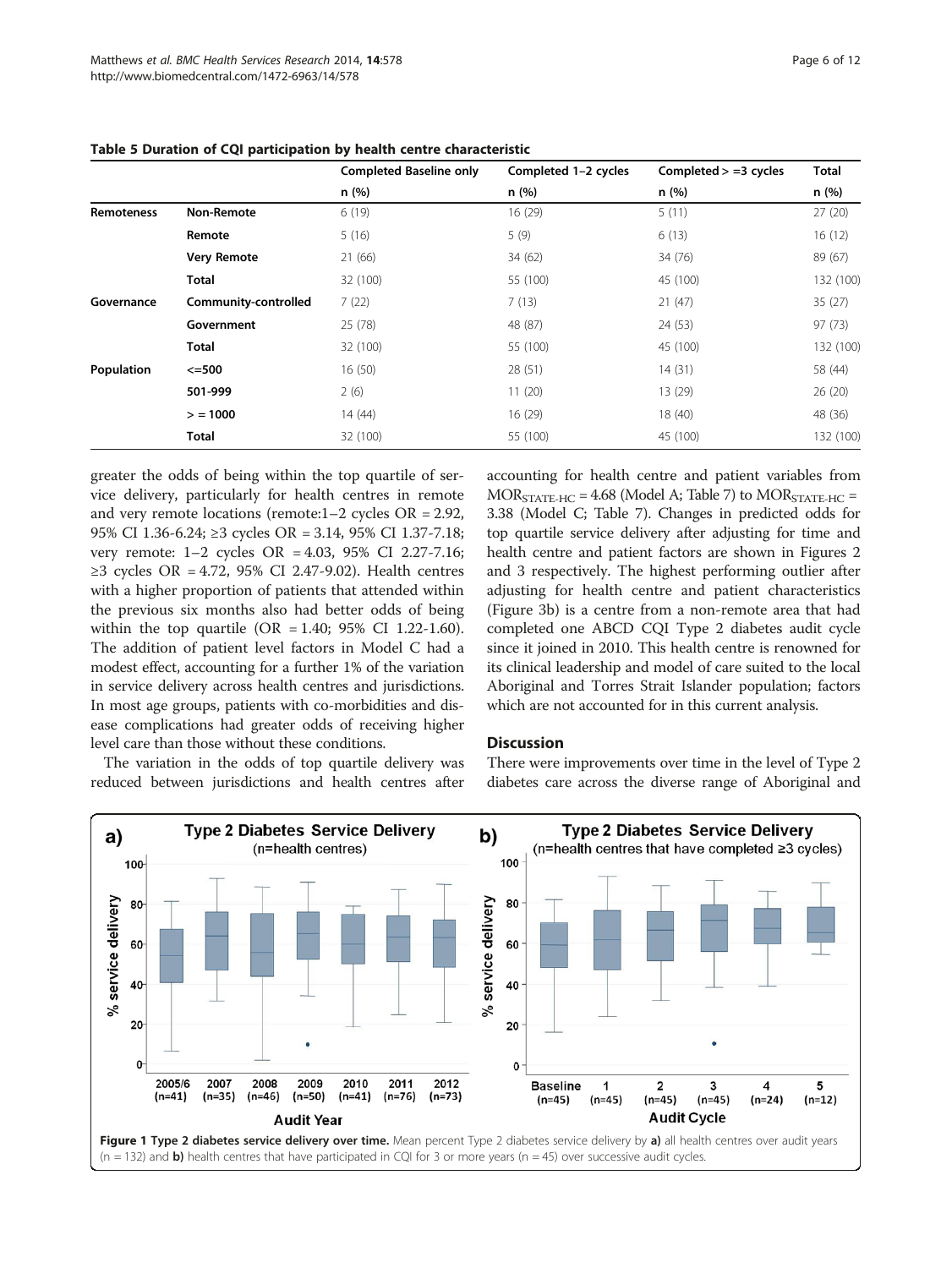<span id="page-6-0"></span>

| Table 6 Unadjusted multilevel regression analysis of health centre and patient level factors on delivery of guideline |  |
|-----------------------------------------------------------------------------------------------------------------------|--|
| scheduled Type 2 diabetes services (n = 10674 clients; 132 health centres)                                            |  |

| Outcome is >76% service delivery     |                      | Unadjusted |                 |          |
|--------------------------------------|----------------------|------------|-----------------|----------|
| <b>Predictors</b>                    |                      | OR         | 95% CI          | p-values |
| Audit Year                           | 2005/6               | 1.00       | (reference)     |          |
|                                      | 2007                 | 1.62       | $(1.32 - 1.98)$ | < 0.0001 |
|                                      | 2008                 | 1.90       | $(1.57 - 2.32)$ | < 0.0001 |
|                                      | 2009                 | 2.41       | $(1.99 - 2.93)$ | < 0.0001 |
|                                      | 2010                 | 2.23       | $(1.80 - 2.76)$ | < 0.0001 |
|                                      | 2011                 | 2.40       | $(1.97 - 2.93)$ | < 0.0001 |
|                                      | 2012                 | 2.89       | $(2.37 - 3.53)$ | < 0.0001 |
| <b>Health Centre Characteristics</b> |                      |            |                 |          |
| Location                             | Non-remote           | 1.00       | (reference)     |          |
|                                      | Remote               | 2.55       | $(1.22 - 5.35)$ | 0.013    |
|                                      | Very Remote          | 4.57       | $(2.61 - 8.01)$ | < 0.0001 |
| Governance                           | Government operated  | 1.00       | (reference)     |          |
|                                      | Community-controlled | 1.09       | $(0.64 - 1.87)$ | 0.75     |
| Service population                   | $\leq$ 500           | 1.00       | (reference)     |          |
|                                      | $>500-<1000$         | 1.38       | $(0.81 - 2.35)$ | 0.24     |
|                                      | $\geq 1000$          | 0.80       | $(0.49 - 1.30)$ | 0.37     |
| Patient attendance in last 6 months  | Lower attendance     | 1.00       | (reference)     |          |
|                                      | Higher attendance    | 1.57       | $(1.38 - 1.79)$ | < 0.0001 |
| Duration of CQI participation        | Baseline             | 1.00       | (reference)     |          |
|                                      | 1-2 cycles           | 1.86       | $(1.66 - 2.09)$ | < 0.0001 |
|                                      | $\geq$ 3 cycles      | 2.33       | $(2.03 - 2.68)$ | < 0.0001 |
| <b>Patient Characteristics</b>       |                      |            |                 |          |
| Sex                                  | Male                 | 1.00       | (reference)     |          |
|                                      | Female               | 1.06       | $(0.96 - 1.16)$ | 0.24     |
| Age (years)                          | $\geq$ 15 - < 25     | 1.00       | (reference)     |          |
|                                      | $\geq$ 25 - < 40     | 1.60       | $(1.09 - 2.35)$ | 0.017    |
|                                      | $\geq 40 - 55$       | 2.16       | $(1.48 - 3.15)$ | < 0.0001 |
|                                      | $\geq$ 55            | 2.61       | $(1.79 - 3.81)$ | < 0.0001 |
| Indigenous status                    | Non-Indigenous       | 1.00       | (reference)     |          |
|                                      | Indigenous           | 1.03       | $(0.84 - 1.26)$ | 0.80     |
| Comorbidity                          | One condition        | 1.00       | (reference)     |          |
|                                      | $\geq$ 2 conditions  | 1.54       | $(1.38 - 1.71)$ | < 0.0001 |
| Complications                        | None                 | 1.00       | (reference)     |          |
|                                      | 1-2 complications    | 1.44       | $(1.27 - 1.64)$ | < 0.0001 |
|                                      | >2 complications     | 1.77       | $(1.20 - 2.60)$ | 0.004    |

Torres Strait Islander primary health centres participating in a wide-scale CQI project. The main factors associated with improvement were duration of participation in CQI, the location of the health centre, regularity of patient attendance and patient age, co-morbidity and disease severity.

A significant proportion of the variation across jurisdictions and centres was explained by health centre factors within the model (37%). There is an independent relationship between the duration of participation in ABCD CQI and improved documented adherence to best practice guidelines, with centres that participated for 3 or more cycles having between 1.5 to 5 times the odds of top quartile service delivery to patients depending on location (Model C; Table [7](#page-7-0)). This finding indicates that health centres in varying geographical contexts appear to obtain benefits from sustained CQI participation. Long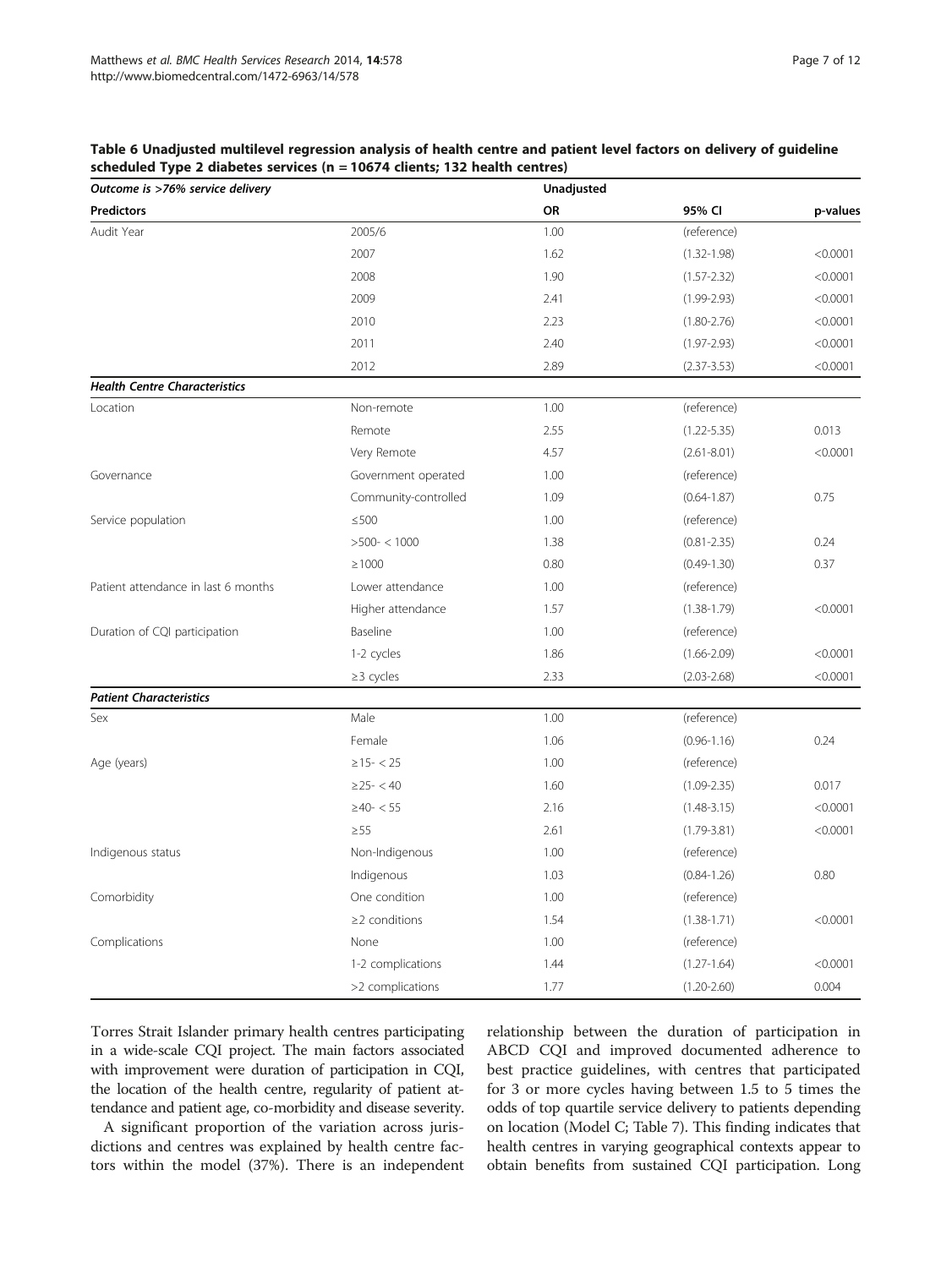# <span id="page-7-0"></span>Table 7 Adjusted multilevel regression analysis of health centre and patient level factors on delivery of guideline scheduled Type 2 diabetes services (n = 10,674 clients; 132 health centres)

| Outcome is >76% service delivery               |                      |      | <b>Empty Model A</b> | Model B   |                     | Model C |                     |
|------------------------------------------------|----------------------|------|----------------------|-----------|---------------------|---------|---------------------|
| <b>Predictors</b>                              | <b>Fixed effects</b> | OR   | 95% CI               | <b>OR</b> | 95% CI              | OR      | 95% CI              |
| Audit Year                                     | 2005/2006            | 1.00 | (reference)          | 1.00      | (reference)         | 1.00    | (reference)         |
|                                                | 2007                 | 1.62 | $(1.32 - 1.98)$ ***  | 1.14      | $(0.91 - 1.44)$     | 1.20    | $(0.95 - 1.51)$     |
|                                                | 2008                 | 1.90 | $(1.57 - 2.32)$ ***  | 1.21      | $(0.95 - 1.54)$     | 1.30    | $(1.02 - 1.67)^*$   |
|                                                | 2009                 | 2.41 | $(1.99 - 2.93)$ ***  | 1.35      | $(1.03 - 1.77)^*$   | 1.40    | $(1.07 - 1.83)^*$   |
|                                                | 2010                 | 2.23 | $(1.80 - 2.76)$ ***  | 1.16      | $(0.86 - 1.57)$     | 1.17    | $(0.86 - 1.59)$     |
|                                                | 2011                 | 2.40 | $(1.97 - 2.93)$ ***  | 1.25      | $(0.92 - 1.71)$     | 1.24    | $(0.91 - 1.69)$     |
|                                                | 2012                 | 2.89 | $(2.37 - 3.53)$ ***  | 1.18      | $(0.82 - 1.68)$     | 1.17    | $(0.82 - 1.67)$     |
| <b>Health Centre Characteristics</b>           |                      |      |                      |           |                     |         |                     |
| Location X duration of CQI participation       |                      |      |                      |           |                     |         |                     |
| Non-remote:                                    | Baseline             |      |                      | 1.00      | (reference)         | 1.00    | (reference)         |
|                                                | 1-2 cycles           |      |                      | 1.53      | $(1.10 - 2.11)^*$   | 1.47    | $(1.06 - 2.04)^*$   |
|                                                | $\geq$ 3 cycles      |      |                      | 1.62      | $(1.02 - 2.55)^*$   | 1.55    | $(0.98 - 2.45)$     |
| Remote:                                        | Baseline             |      |                      | 1.00      | (reference)         | 1.00    | (reference)         |
|                                                | 1-2 cycles           |      |                      | 2.92      | $(1.36 - 6.24)$ **  | 2.91    | $(1.36 - 6.22)$ **  |
|                                                | $\geq$ 3 cycles      |      |                      | 3.14      | $(1.37 - 7.18)$ **  | 3.29    | $(1.44 - 7.54)$ **  |
| Very Remote:                                   | Baseline             |      |                      | 1.00      | (reference)         | 1.00    | (reference)         |
|                                                | 1-2 cycles           |      |                      | 4.03      | $(2.27 - 7.16)$ *** | 4.31    | $(2.43 - 7.67)$ *** |
|                                                | $\geq$ 3 cycles      |      |                      | 4.72      | $(2.47 - 9.02)$ *** | 5.05    | $(2.63 - 9.67)$ *** |
| Patient attendance in last 6 months            | Lower attendance     |      |                      | 1.00      | (reference)         | 1.00    | (reference)         |
|                                                | Higher attendance    |      |                      | 1.40      | $(1.22 - 1.60)$ *** | 1.40    | $(1.22 - 1.61)$ *** |
| Patient Characteristics (Age X disease status) |                      |      |                      |           |                     |         |                     |
| $\geq$ 15- < 25 years: Comorbidity             | One condition        |      |                      |           |                     | 1.00    | (reference)         |
|                                                | 2 or more conditions |      |                      |           |                     | 1.83    | $(0.85 - 3.94)$     |
| $\ge$ 15- < 25 years: Complications            | None                 |      |                      |           |                     | 1.00    | (reference)         |
|                                                | 1-2 complications    |      |                      |           |                     | 0.87    | $(0.13 - 5.68)$     |
|                                                | >2 complications     |      |                      |           |                     | 5.82    | $(0.45 - 74.5)$     |
| $\geq$ 25- < 40 years: Comorbidity             | One condition        |      |                      |           |                     | 1.00    | (reference)         |
|                                                | 2 or more conditions |      |                      |           |                     | 1.38    | $(1.10 - 1.73)$ **  |
| $\geq$ 25- < 40 years: Complications           | None                 |      |                      |           |                     | 1.00    | (reference)         |
|                                                | 1-2 complications    |      |                      |           |                     | 2.40    | $(1.53 - 3.77)$ *** |
|                                                | >2 complications     |      |                      |           |                     | 1.73    | $(0.72 - 4.13)$     |
| $\geq$ 40- < 55 years: Comorbidity             | One condition        |      |                      |           |                     | 1.00    | (reference)         |
|                                                | 2 or more conditions |      |                      |           |                     | 1.43    | $(1.20 - 1.69)$ *** |
| $\geq$ 40- < 55 years: Complications           | None                 |      |                      |           |                     | 1.00    | (reference)         |
|                                                | 1-2 complications    |      |                      |           |                     | 1.32    | $(1.05 - 1.65)^*$   |
|                                                | >2 complications     |      |                      |           |                     | 1.17    | $(0.80 - 1.70)$     |
| ≥55 years: Comorbidity                         | One condition        |      |                      |           |                     | 1.00    | (reference)         |
|                                                | 2 or more conditions |      |                      |           |                     | 1.26    | $(1.05 - 1.52)^*$   |
| $\geq$ 55 years: Complications                 | None                 |      |                      |           |                     | 1.00    | (reference)         |
|                                                | 1-2 complications    |      |                      |           |                     | 1.29    | $(1.05 - 1.58)$ *   |
|                                                | >2 complications     |      |                      |           |                     | 1.45    | $(1.04 - 2.01)^*$   |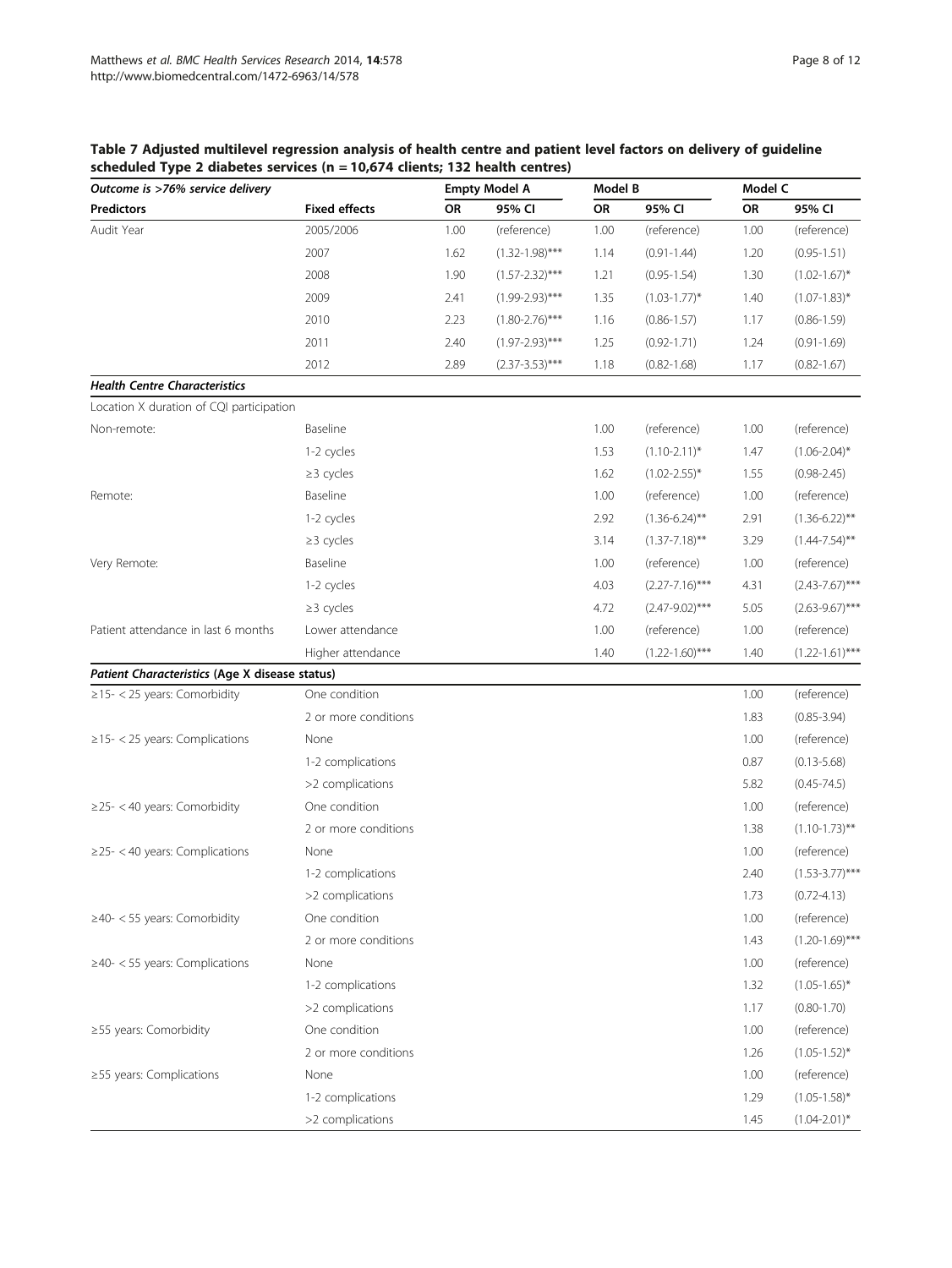| Random effects (intercepts)      |                            |      |         |      |        |      |         |
|----------------------------------|----------------------------|------|---------|------|--------|------|---------|
| State (variance (SE))            |                            | 1.41 | (0.99)  | 0.72 | (0.53) | 0.69 | (0.51)  |
|                                  | <b>MOR<sub>STATE</sub></b> | 3.10 |         | 2.24 |        | 2.21 |         |
| PCV (% explained variance)       |                            |      |         | 49%  |        | 51%  |         |
| Health Centre (variance (SE))    |                            | 1.21 | (0.19)  | 0.93 | (0.15) | 0.94 | (0.15)  |
|                                  | MOR <sub>HC</sub>          | 2.86 |         | 2.51 |        | 2.52 |         |
| PCV (% explained variance)       |                            |      |         | 23%  |        | 23%  |         |
| State & Health Centre (variance) |                            | 2.62 |         | 1.65 |        | 1.63 |         |
|                                  | MOR <sub>STATE-HC</sub>    | 4.68 |         | 3.41 |        | 3.38 |         |
| PCV (% explained variance)       |                            |      |         | 37%  |        | 38%  |         |
| Patient (variance (SE))          |                            | 0.13 | (0.072) | 0.07 | (0.03) | 0.02 | (0.012) |
| PCV (% explained variance)       |                            |      |         | 44%  |        | 81%  |         |

<span id="page-8-0"></span>Table 7 Adjusted multilevel regression analysis of health centre and patient level factors on delivery of guideline scheduled Type 2 diabetes services (n = 10,674 clients; 132 health centres) (Continued)

 $*$ p < 0.05;  $*$  $p$  < 0.01;  $**$  $p$  < 0.0001.

MOR (Median odds ratio): odds of receiving 'top quartile service delivery' if a patient was to change health centre or jurisdiction [\[17\]](#page-11-0).

PCV (Proportional change in variance): percent variation explained in odds for better health care delivery by introduction of health centre or patient level factors [\[16](#page-11-0)].

term commitment to CQI was also associated with improvements in health centres at the lower range of performance, with an increase in the lowest levels of adherence to best practice guidelines from less than 20% to approximately 40% over three audit cycles (Figure [1](#page-5-0)b).

Health centres located in very remote (ASGC-RA 5) and remote areas (ASGC-RA 4) had increased odds of greater improvement in care processes over audit cycles compared to non-remote health centres. The ASGC-RA classification system is based on physical distance of the community to the nearest urban area and reflects access to goods and services [[18](#page-11-0)]. The greater odds of a higher level of service delivery in these areas may reflect less complex service environments where the centre may be the single primary health care provider and some distance away from other providers. The availability of

multiple service providers in non-remote locations provides a challenge for primary health care centres in coordinating and monitoring comprehensive delivery of care to patients with chronic disease. Yet, the quality of care shown by remote health centres has occurred in service environments characterised by high staff turnover, high use of locums and limited access to specialist services. Higher levels of service delivery in these areas may be due to the implementation of specific models of primary health care delivery (for example, hub and spoke and outreach services) designed to overcome barriers of remote geography, dispersed populations and to improve coordination of care [\[19\]](#page-11-0). CQI may have contributed in part to the development of these models of care as indicated in a recent evaluation of the CQI Strategy in the Northern Territory that suggested CQI processes led to

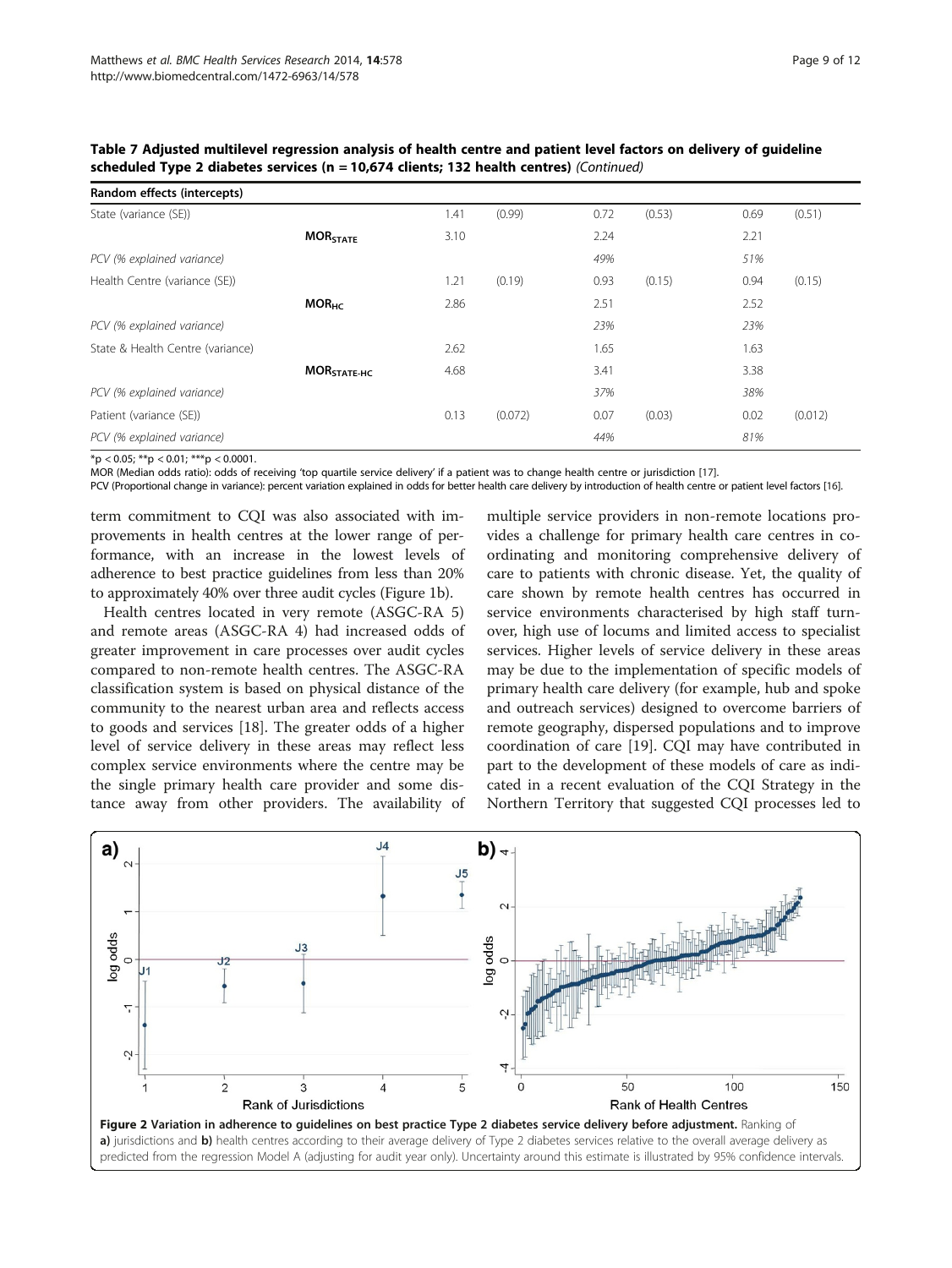<span id="page-9-0"></span>

positive changes in health centre practices and an increase in service delivery outputs [[20](#page-11-0)].

Best practice Type 2 diabetes care dictates that patients receive certain services at regular intervals. It is unsurprising that health centres with a higher percentage of patients  $(≥3%)$  not attending in the previous six months had lower odds of providing best practice care. While non-remote health centres had on average 25% clients not attending in the previous six months compared to 11% and 5% of patients in remote and very remote areas respectively (Table [3](#page-4-0)), there was no significant statistical interaction between regularity of patient attendance and remoteness of health centres with respect to delivery of Type 2 diabetes care.

The addition of patient-level characteristics into the model explained only a small component of the variation between health centres and jurisdictions (1%). There was an increasing trend of co-morbidity and disease severity with age (Table [4](#page-4-0)) and those patients who were older, had co-morbidities and/or complications were more likely to have greater odds of receiving top quartile service delivery. Within most age groups, patients with comorbidities and complications had greater odds of receiving more services compared to those without. This finding may reflect more opportunities for providing care or greater emphasis on managing high risk patients. Higher levels of care for high need patients along with general improvements in overall standards of care should contribute to a reduction in the Type 2 diabetes disease burden on health care systems and improved population health outcomes.

There was a consistent trend of increasing odds of top quartile service delivery over audit years compared to the baseline year 2005/6 apart from a flattening out

period in 2010 (Table [7](#page-7-0), Model A). The 2010–2011 period marked a new expansion phase for the ABCD project with new centres joining and the commencement of a nationwide CQI service support agency (One21seventy) designed to assist with implementation of the ABCD CQI tools and processes. Also in 2010, two jurisdictions implemented a network of regional CQI facilitators to support health centres with their CQI activities. The number of health centres participating and the number of audits undertaken, including Type 2 diabetes, increased substantially from 2011 once the new support infrastructure was in place. Jurisdictional differences in the odds of health centres being within the top quartile of service delivery may be attributed to the variable state-wide level support systems as well as the staggered commencement of participation in the ABCD project. Employment of regional positions that supported collaboration and information exchange across health centres was a key explanatory factor for improved performance at health centre level over time [[21](#page-11-0)]. The top two ranked jurisdictions with respect to odds of top quartile delivery, before and after adjusting for health centre and patient factors (Figures [2](#page-8-0)a and 3a), are those that participated for more years in ABCD and/or have a regional CQI facilitator network. Similar factors have been attributed to the success of a long term diabetes quality of care project in a remote community of Western Australia [[22](#page-11-0)]. Learnings from jurisdictions where there is well established macro-level CQI infrastructure can support the development of similar structures in other jurisdictions [[23](#page-11-0)].

The investigation of patient, health centre and jurisdictional level factors that underlie variation in adherence to best practice Type 2 diabetes care has been made possible by the availability of the extensive CQI audit dataset from health centres participating in the ABCD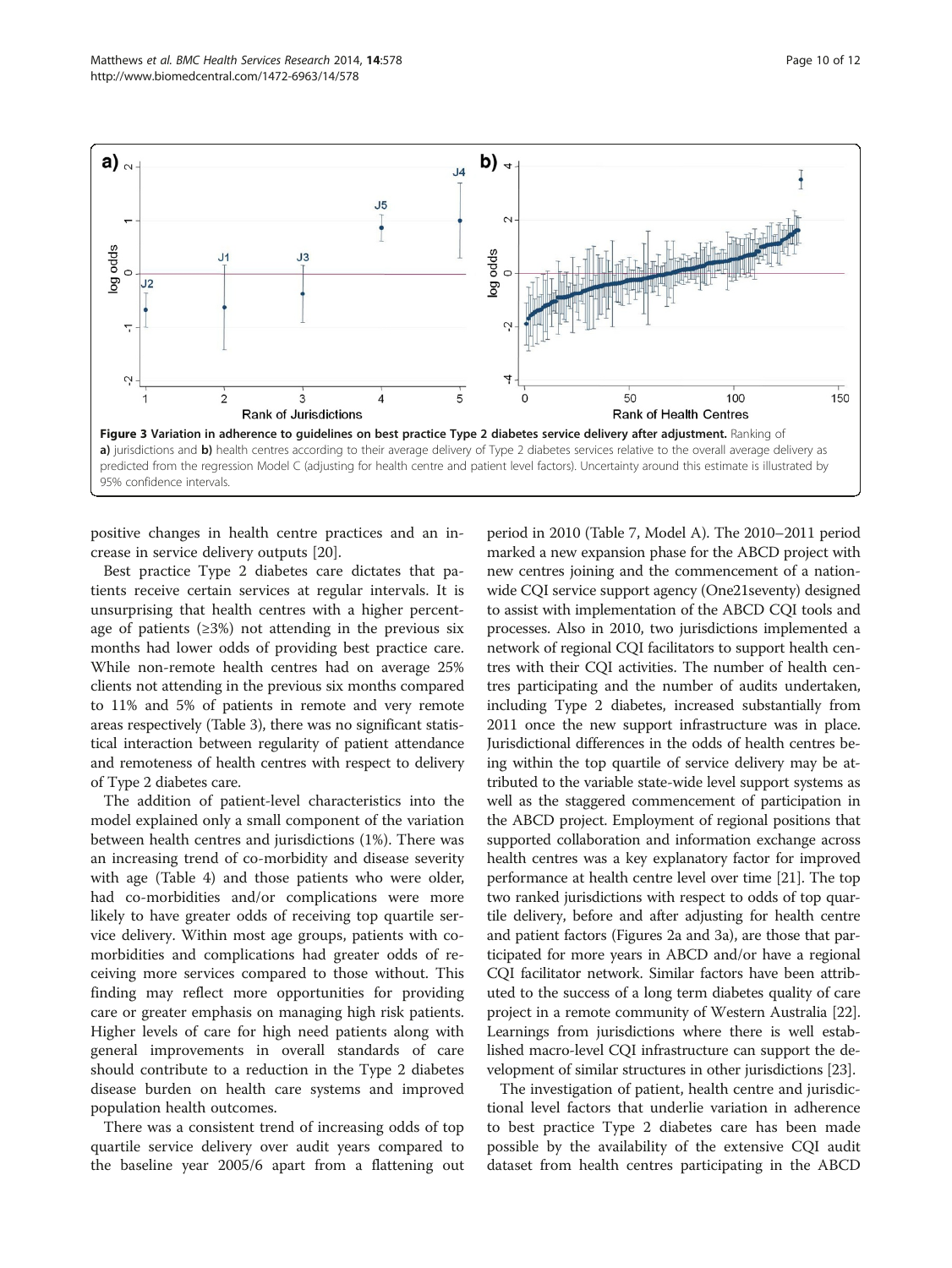<span id="page-10-0"></span>National Research Partnership. The voluntary nature of participation in this study by health centres, however, limits the generalisability of study findings. In addition, as data are collected from client records, service delivery may be underestimated due to poor documentation. Although a strength of this study design is the ability to correct for a range of known confounding factors, it is also recognised that the associations identified in this study, may be due, in part, to other unmeasured confounders. For example, there may be factors associated with longer term participation in CQI that may be responsible for the demonstrated improvements in adherence to best practice guidelines, such as well-functioning community health centres with good leadership and workforce stability that are both more likely to maintain CQI processes, and to achieve better results in diabetes management. The exemplary centre in Figure [3](#page-9-0)b is a case in point where their level of service delivery is amongst the best despite relatively limited participation in ABCD CQI to date. As mentioned, the health centre is renowned for its clinical leadership and model of care built around its own local CQI processes. To elucidate other potentially confounding factors enabling quality improvement, further quantitative and qualitative studies are planned to examine micro-, meso- and macro-level factors that have facilitated sustained improvement in high performing health centres [[24\]](#page-11-0). It is important to note that it is through participation in the CQI initiative that data are available for the sort of analysis presented in this study. There are currently no other sources of comparable data in Australian primary care that would enable establishment of a comparison group not participating in the CQI program.

# Conclusions

The findings of this study suggest that at the health centre level, the quality of Type 2 diabetes care for Aboriginal and Torres Strait Islander communities is associated with long term commitment to a CQI program. Sustained participation has particularly benefitted remote and very remote health centres and health centres performing at the lower range of service provision. Our findings suggest that improving regularity of patient attendance, better coordination and documentation of care within non-remote multiple service provider environments and sharing lessons from the successes of care coordination in remote areas has the potential to improve care delivery across the spectrum of health centres. Further understanding of system wide factors that underpin jurisdictional variation in delivery of care will assist health managers and policy makers to understand and develop macro-level strategies to improve quality of Type 2 diabetes care in Aboriginal and Torres Strait Islander communities.

#### Abbreviations

ABCD: Audit and Best Practice for Chronic Disease; ASGC: Australian Standard Geographical Classification; CQI: Continuous quality improvement; MOR: Median odds ratio; OR: Odds ratio; PCV: Proportional change in variance; PHC: Primary health care; SE: Standard error.

#### Competing interests

The authors declare that they have no competing interests.

#### Authors' contributions

VM performed the statistical analysis and drafted the manuscript. GS conceived the study, participated in its design, assisted with statistical analysis and drafting of the manuscript. RB conceived the study and assisted with interpretation. JM assisted with statistical analysis. CC, CK, RK, SL, EM, ST and DS were instrumental with data acquisition and interpretation. All authors read and approved the final manuscript.

#### Acknowledgements

The development of this manuscript would not have been possible without the active support, enthusiasm and commitment of members of the ABCD National Research Partnership especially the participating primary health care centres that have provided de-identified audit data. The ABCD National Research Partnership Project is supported by funding from the National Health and Medical Research Council (#545267) and the Lowitja Institute, and by in-kind and financial support from a range of Community Controlled and Government agencies. RB's work is supported by an ARC Future Fellowship (#FT100100087). RK's current affiliation is the New South Wales Agency for Clinical Innovation, Sydney, Australia. Statistical advice from Mark Chatfield is gratefully acknowledged.

#### Author details

<sup>1</sup>Menzies School of Health Research, Brisbane, Queensland, Australia. <sup>2</sup>School of Environment, Griffith University, Brisbane, Queensland, Australia. <sup>3</sup>Department of Health, Darwin, Northern Territory, Australia. <sup>4</sup>Maari Ma Health Aboriginal Corporation, Broken Hill, Far West New South Wales, Australia. <sup>5</sup>Queensland Health, Cairns, Queensland, Australia. <sup>6</sup>School of Medicine & Dentistry, James Cook University, Townsville, Queensland, Australia. <sup>7</sup> Aboriginal Medical Services Alliance Northern Territory, Alice Springs, Northern Territory, Australia. <sup>8</sup>Western Australian Centre for Rural Health, University of Western Australia, Geraldton, Western Australia, Australia. <sup>9</sup> Aboriginal Health Council of South Australia, Adelaide, South Australia Australia.

#### Received: 29 March 2014 Accepted: 3 November 2014 Published online: 19 November 2014

#### References

- 1. Speight J, Browne J, Holmes-Truscott E, Hendrieckx C, Pouwer F, on behalf of the Diabetes MILES – Australia reference group: Diabetes MILES – Australia 2011 Survey Report. Melbourne: Diabetes Australia; 2011.
- 2. Shaw JE, Sicree RA, Zimmet PZ: Global estimates of the prevalence of diabetes for 2010 and 2030. Diabetes Res Clin Pract 2010, 87:4–14.
- 3. Zhang P, Zhang X, Brown J, Vistisen D, Sicree R, Shaw J, Nichols G: Global healthcare expenditure on diabetes for 2010 and 2030. Diabetes Res Clin Pract 2010, 87:293–301.
- 4. Ricci-Cabello I, Ruiz-Pérez I, De Labry-Lima AO, Márquez-Calderón S: Do social inequalities exist in terms of the prevention, diagnosis, treatment, control and monitoring of diabetes? A systematic review. Health Soc Care Community 2010, 18:572–587.
- 5. Australian Bureau of Statistics: Aboriginal and Torres Strait Islander Health Survey: First Results, Australia 2012–13. Canberra: ABS Cat No 4727.0.55.001; 2013.
- 6. Ricci-Cabello I, Ruiz-Pérez I, Nevot-Cordero A, Rodríguez-Barranco M, Sordo L, Gonçalves DC: Health care interventions to improve the quality of diabetes care in African americans: a systematic review and metaanalysis. Diabetes Care 2013, 36:760–768.
- 7. Tricco A, Ivers N, Grimshaw J, Moher D, Turner L, Galipeau J, Halperin I, Vachon B, Ramsay T, Manns B: Effectiveness of quality improvement strategies on the management of diabetes: a systematic review and meta-analysis. Lancet 2012, 379:2252–2261.